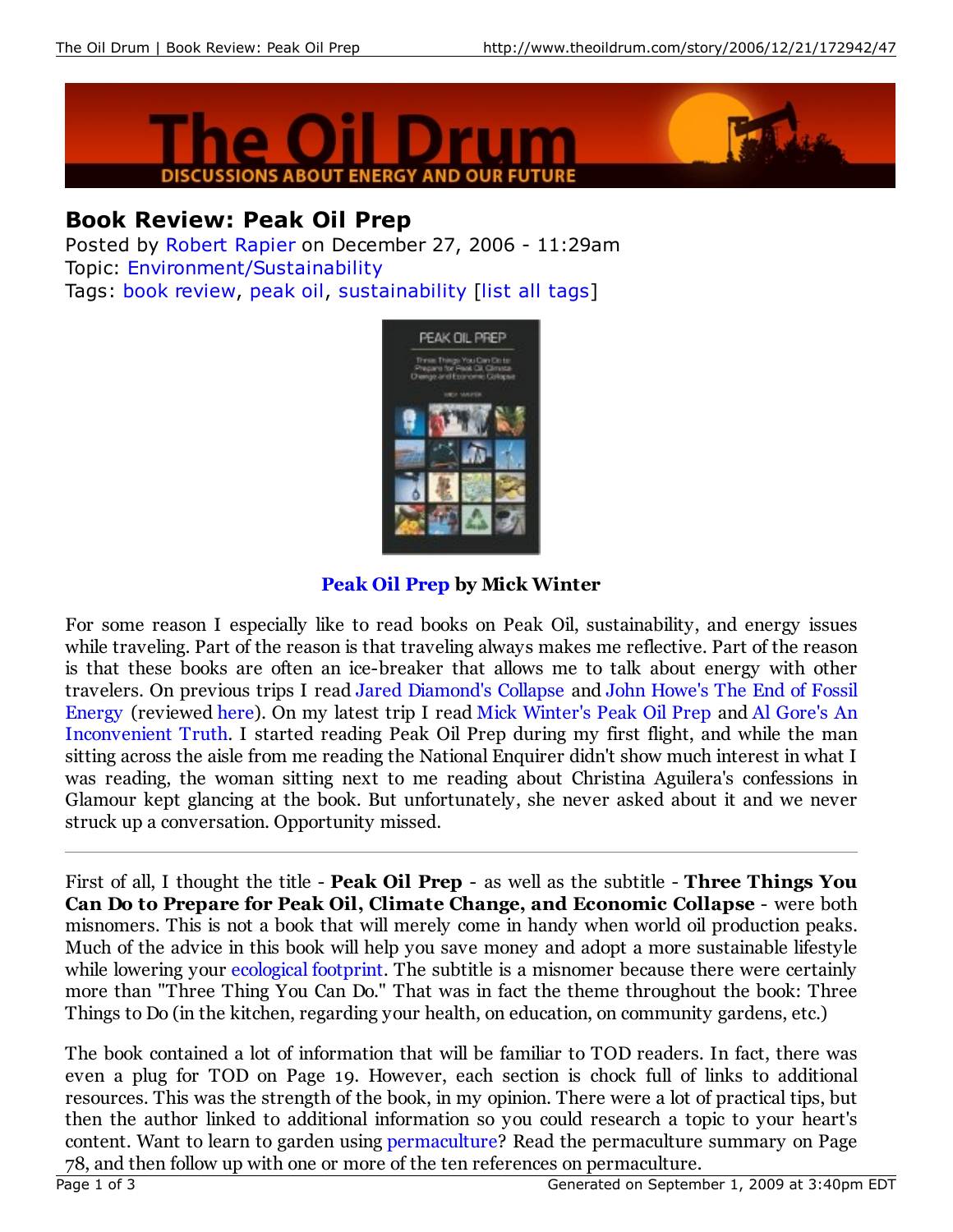This is not a book to convince people of Peak Oil or of climate change. There is a short section in the beginning that discusses these topics, but those are more appropriate for someone who is already familiar with those issues. This is a book for those who have at least a basic grasp, and who are wondering "What can I do?" And that is answered from "A" (acupressure) to "Z" (zoning). This book is essentially a user's manual for sustainable living.

The book could be repetitive over certain points. While I think it is incredibly valuable advice to tell people to change out their incandescent bulbs for compact fluorescents (and I have done so in the past 3 homes I lived in), I counted no fewer than 7 times this was mentioned in the book. There were also some topics that seemed to be out of place in a peak oil book (e.g. "get more sleep"). But, by and large, the advice is topical, worthwhile, and could probably benefit all of us.

#### **Taking Notes**

I took 3 pages of notes as I read this book on things that were of particular interest to me. In this section I will share some of those issues.

In the early part of the book, the author makes the case that demand is likely to outstrip supply (which I also think is very likely), and that conflict with China appears possible. He also commented that China is outlawing bicycles in some areas, which came a surprise to me. This is the last thing one should do when fossil fuel resources are diminishing.

On Page 18, the author mentions something that I think we frequently forget about - plastics are made from petroleum. We often think of Peak Oil in terms of energy, but we are dependent on petroleum in many other ways.

On Page 20, he mentions a theme that I don't think gets enough attention: Even if you don't believe that Peak Oil is an imminent problem, implementing solutions that reduce your energy usage will lower greenhouse gas emissions. The author calls this a "two-fer", but given that many of these solutions will also save you money it could very well be a "three-fer".

On Page 30, the author discusses the benefits of walking, and then describes 10 keys to walkable communities. As I worked my way down the list, I was struck by how most European villages would be aptly described by these 10 keys, but the typical town in the U.S. would not.

On Page 43, Winter starts to hammer home the "localize" theme, which is a familiar one to TOD readers. This something I have put more effort into this past year, as I spent much more time at farmers' markets.

On Page 61, one of the references caught my eye. It was Dan Chiras' 31 Ways to Create Sustainable Neighborhoods. That sounded like one to add to my library.

That is probably enough to give a good flavor of the book. Some of the topics covered through the rest of the book were how to compost, solar ovens, beer making, growing your own coffee, and making your house more energy efficient. One point that really caught my attention was the author's claim that over 50% of the vegetables consumed in Havana (population 2 million) are produced in local gardens. That gives me great hope for the future.

### **Addressing a Misconception**

There was one oil company misconception that I want to address, because I see it frequently. On Page 17, the author states that no new oil refineries have been built in the U.S. since 1976. He